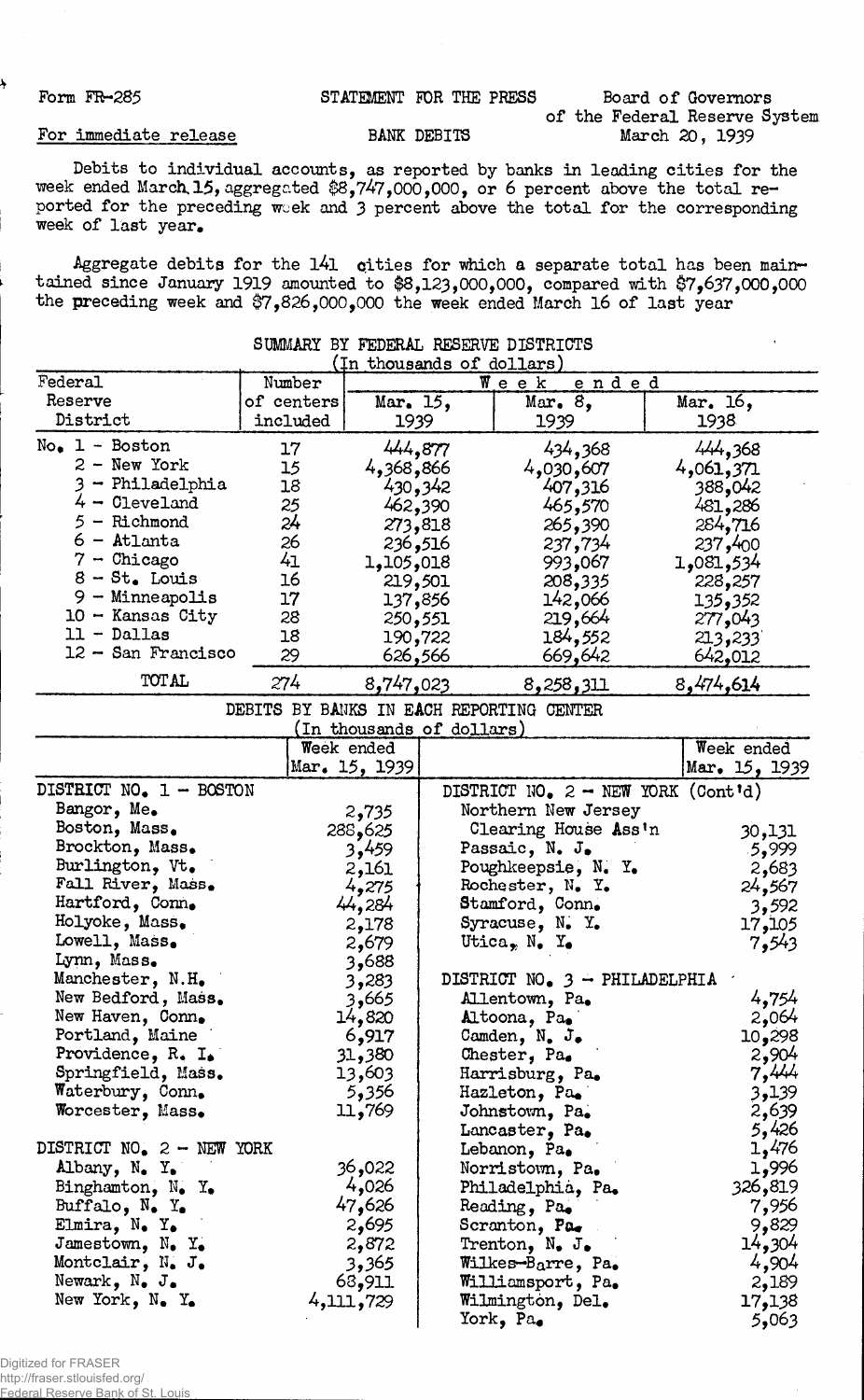Form FR-285-a

ł

Ļ,

|  |  | DEBITS BY BANKS IN EACH REPORTING CENTER |  |
|--|--|------------------------------------------|--|
|  |  | (In thousands of dollars)                |  |

|                                    | Week ended     | The chompare of actions             | Week ended     |
|------------------------------------|----------------|-------------------------------------|----------------|
|                                    | Mar. 15, 1939  |                                     | Mar. 15, 1939  |
| DISTRICT NO. 4 - CLEVELAND         |                | DISTRICT NO. $6 - ATLANTA$ (Cont'd) |                |
| Akron, Ohio                        | 13,451         | Elberton, Ga.                       | 290            |
| Butler, Pa.                        | 1,904          | Hattiesburg, Miss.                  | 1,236          |
| Canton, Ohio                       | 6,479          | Jackson, Miss.                      | 5,932          |
| Cincinnati, Ohio                   | 69,635         | Jacksonville, Fla.                  | 17,599         |
| Cleveland, Ohio                    | 109,495        | Knoxville, Tenn.                    | 6,769          |
| Columbus, Ohio                     | 40,069         | Macon, Ga.                          | 3,355          |
| Dayton, Ohio                       | 14,358         | Meridian, Miss.                     | 2,661          |
| Erie, Pa.                          | 6,210          | Miami, Fla,                         | 14,199         |
| Franklin, Pa.                      | 576            | Mobile, Ala.                        | 8,072          |
| Greensburg, Pa.                    | 1,659          | Montgomery, Ala.                    | 4,696          |
| Hamilton, Ohio                     | 2,159          | Nashville, Tenn.                    | 16,534         |
| Homestead, Pa.                     | 595            | Newnan, Ga.                         | 415            |
| Lexington, Ky.                     | 4,933          | New Orleans, La.                    | 53,715         |
| Lima, Ohio                         | 2,912          | Pensacola, Fla.                     | 2,037          |
| Lorain, Ohio                       | 1,084          | Savannah, Ga.                       | 5,882          |
| Middletown, Ohio                   | 2,360          | Tampa, Fla.                         | 6,831          |
| Oil City, Pa.                      | 2,091          | Valdosta, Ga.                       | 878            |
| Pittsburgh, Pa.                    | 130,292        | Vicksburg, Miss.                    | 1,853          |
| Springfield, Ohio                  | 3,784          |                                     |                |
| Steubenville, Ohio                 | 2,233          | DISTRICT NO. 7 - CHICAGO            |                |
| Toledo, Ohio                       | 26,291         | Adrian, Mich.                       | 736            |
| Warren, Ohio                       | 2,104          | Aurora, Ill.                        | 2,365          |
| Wheeling, W. Va.                   | 6,655          | Battle Creek, Mich.                 | 2,603          |
| Youngstown, Ohio                   | 9,398          | Bay City, Mich.                     | 2,155          |
| Zanesville, Ohio                   | 1,663          | Bloomington, Ill.                   | 2,740          |
| DISTRICT NO. 5 - RICHMOND          |                | Cedar Rapids, Iowa                  | 4,981          |
|                                    |                | Champaign-Urbana, Ill.              | 3,130          |
| Asheville, N. C.<br>Baltimore, Md. | 2,849          | Chicago, Ill.                       | 656,281        |
| Charleston, S. C.                  | 74,387         | Clinton, Iowa                       | 1,237          |
| Charleston, W. Va.                 | 3,595          | Danville, Ill.                      | 1,841          |
| Charlotte, N. C.                   | 9,199          | Davenport, Iowa                     | 4,670          |
| Columbia, S. C.                    | 14,474         | Decatur, Ill.                       | 3,627          |
| Cumberland, Md.                    | 7,761          | Des Moines, Iowa                    | 20,345         |
| Danville, Va.                      | 1,899<br>1,456 | Detroit, Mich.                      | 185,034        |
| Durham, $N_e$ $C_e$                | 5,666          | Dubuque, Iowa                       | 1,940          |
| Greensboro, N. C.                  | 4,745          | Elgin, Ill.                         | 1,650          |
| Greenville, S. C.                  | 4,540          | Flint, Mich.                        | 5,841          |
| Hagerstown, Md.                    | 1,682          | Fort Wayne, Ind.<br>Gary, Ind.      | 6,423          |
| Huntington, W. Va.                 | 3,703          | Grand Rapids, Mich.                 | 3,592          |
| Lynchburg, Va.                     | 2,893          | Green Bay, Wis.                     | 11,266         |
| Newport News, Va.                  | 1,885          | Hammond, Ind.                       | 3,065<br>1,762 |
| Norfolk, Va.                       | 12,203         | Indianapolis, Ind.                  | 45,027         |
| Portsmouth, Va.                    | 965            | Jackson, Mich.                      |                |
| Raleigh, N. C.                     | 7,799          | Kalamazoo, Mich.                    | 3,339<br>4,960 |
| Richmond, Va.                      | 30,006         | Lansing, Mich.                      | 4,871          |
| Roanoke, Va.                       | 5,370          | Manitowoc, Wis.                     | 1,357          |
| Spartanburg, S.C.                  | 2,126          | Mason City, Iowa                    | 2,238          |
| Washington, D.C.                   | 60,123         | Milwaukee, Wis.                     | 55,169         |
| Wilmington, N. C.                  | 2,308          | Moline, Ill.                        | 1,966          |
| Winston-Salem, N. C.               | 12,184         | Muscatine, Iowa                     | 693            |
|                                    |                | Oshkosh, Wis.                       | 1,841<br>λ.,   |
| DISTRICT NO. 6 - ATLANTA           |                | Peoria, Ill.                        | 11,764         |
| Albany, Ga.                        | 1,233          | Rockford, Ill.                      | 5,122          |
| Atlanta, Ga.                       | 41,807         | Saginaw, Mich.                      | 4,838          |
| Augusta, Ga.                       | 3,959          | Sheboygan, Wis.                     | 3,295          |
| Birmingham, Ala.                   | 21,617         | Sioux City, Iowa                    | 9,034          |
| Brunswick, Ga.                     | 600            | South Bend, Ind.                    | 7,423          |
| Chattanooga, Tenn.                 | 10,490         | Springfield, Ill.                   | 5,694          |
| Columbus, Ga.                      | 3,163          | Terre Haute, Ind.                   | 5,308          |
| Dothan, Ala.                       | 693            | Waterloo, Iowa                      | 3,795          |

Digitized for FRASER http://fraser.stlouisfed.org/ Federal Reserve Bank of St. Louis